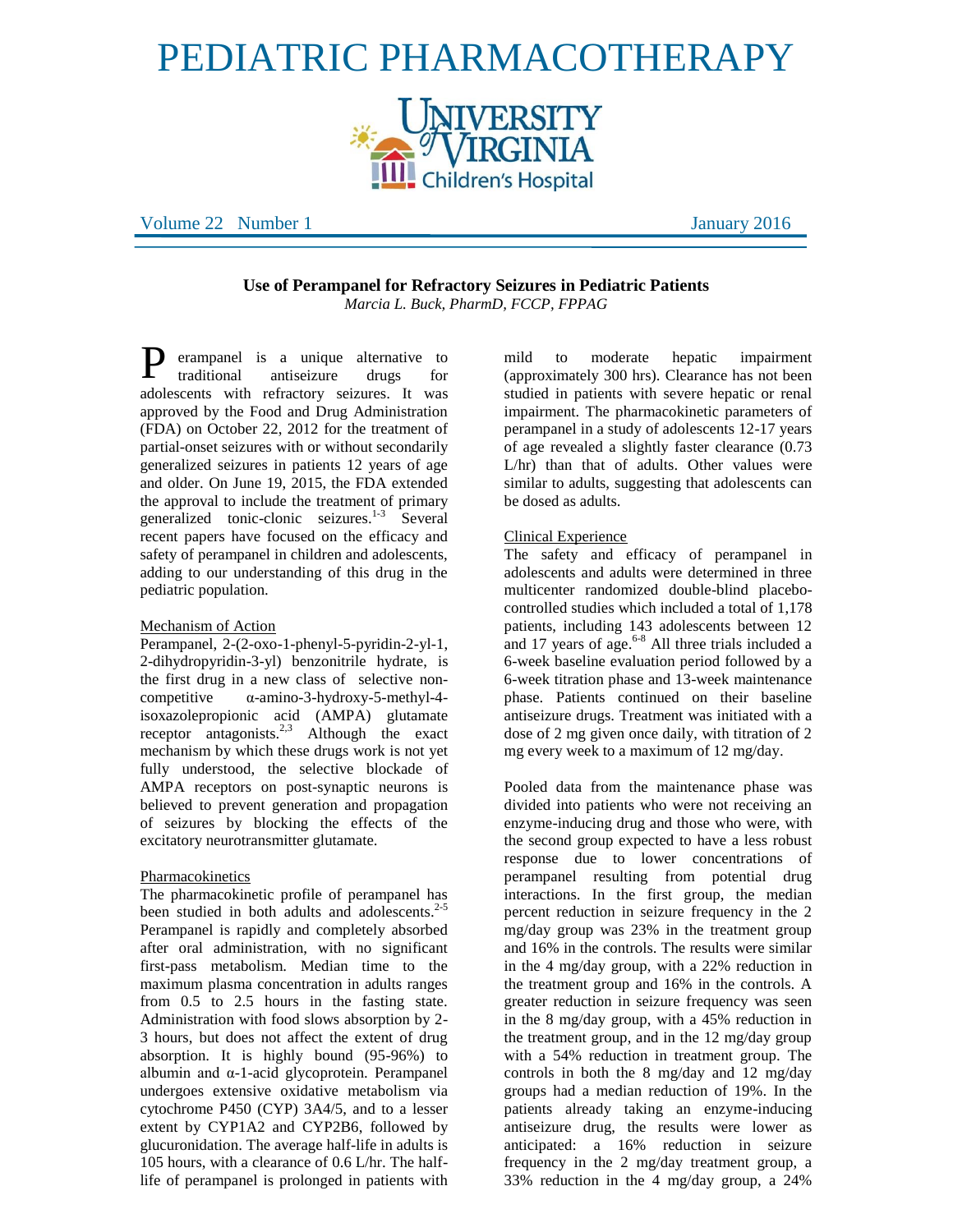reduction in the 8 mg/day group, and a 22% reduction in the 12 mg/day group, with all but the 2 mg/day group having a percent reduction at least twice that of the controls. Combining all studies, the percentage of patients with a 50% or greater reduction in seizure frequency was 29%, 35%, and 35% for the 4 mg, 8 mg, and 12 mg groups, compared to 19% of the controls.

Patients from these studies were eligible for enrollment into an open-label extension study.<sup>9</sup> The study began with a 16-week blinded conversion phase followed by an open-label maintenance phase. A total of 1,216 patients were included in the study, with a median exposure of 1.5 years (range 1 week to 3.3 years). At the end of the study, 58% of patients had remained on therapy. Median percentage change in seizure frequency from baseline was 46% at 9 months and 60% at 2 years. Among the patients with data for more than 1 year, 5.3% were seizure-free for at least 1 year. Adverse events included dizziness, somnolence, headache, fatigue, irritability, and weight gain reported in 10% or more of patients. No serious adverse events were reported.

Earlier this year, Rosenfeld and colleagues analyzed the results of only the adolescent patients from these four studies.<sup>10</sup> A total of 143 patients between 12 and 17 years of age were enrolled in one or more of the studies. Pooled data provided a median percent decrease in seizure frequency of 34.8% for a perampanel dose of 8 mg/day and 35.6% for a dose of 12 mg/day, significantly greater than the 18% in the controls. Responder rates were 40.9%, 45.0% and 22.2%, respectively. As in the overall results, the adolescents receiving enzymeinducing antiseizure drugs had a smaller reduction in seizure frequency (31.6% with an 8 mg/day dose and 26.8% with a 12 mg/day dose) compared to those who did not (54.6% and 52.7%). Adverse reactions were similar to those seen in adults.

The safety and efficacy of perampanel in adolescents with primary generalized tonicclonic seizures were established in a single multicenter randomized double-blind, placebocontrolled trial of 162 adolescents and adults.<sup>11</sup> Patients underwent an 8-week baseline evaluation period prior to randomization. They then entered a 4-week titration period followed by a 13-week maintenance period. The maximum dose for the study was 8 mg once daily. The primary endpoint for the study was the percent change from baseline in seizure frequency per 28 days during the treatment period. Perampanel produced a median percent reduction in seizure frequency of 76% versus a 38% reduction in the placebo group ( $p < 0.0001$ ) with a higher percentage of patients with a 50% or greater reduction in seizure frequency (64.2% versus 39.5% in the controls,  $p = 0.0019$ .

In 2015, Birό and colleagues published the results of a collaborative observational study conducted at eight centers throughout Europe.<sup>1</sup> A total of 58 patients between 2 and 17 years of age were included (mean age  $10.5 + 4.2$  years). Thirty-six patients had focal seizures, 12 had generalized tonic-clonic seizures, five had Lennox-Gastaut syndrome, three had West syndrome, and two had Dravet syndrome. Fiftytwo of the patients were receiving other antiseizure drugs, most often valproic acid and lamotrigine. Dosing was initiated with 2 mg once daily at bedtime in patients 12 years of age and older and 1 mg once daily in younger patients. After 3 months of treatment, 18 patients (31%) had achieved  $a > 50\%$  reduction in seizures. Five patients (9%) had complete resolution. Five had a worsening of their seizures. The most frequent adverse reactions were fatigue or inattention in 16 patients (28%), a change in behavior or aggression in 14 (24%), and dizziness, gait instability, or changes in appetite, each in 6 patients (10%).

An additional case of perampanel use in pediatrics was published by Dirani and colleagues at the American University of Beirut Medical Center.<sup>13</sup> The authors describe a 15year-old girl with a history of seizures since the age of 12. She had generalized tonic-clonic seizures along with multifocal myoclonic jerks, which worsened to include dysarthria, ataxia, and cognitive regression. After failing treatment with lamotrigine and topiramate, she was treated with levetiracetam and clonazepam without improvement. Following an evaluation off all medications, she was diagnosed with Lafora disease and started on perampanel. The dose was titrated to 10 mg once daily over 12 days. Within 2 weeks there was a significant reduction in both the myoclonus and generalized tonic-clonic seizures. She was discharged after placement of a vagus nerve stimulator which further reduced her myoclonus. Seven months after starting treatment she was able to run, write, and perform all activities of daily living. Her parents reported no significant adverse effects. The authors suggest that the patient's response, as well as that of a 21-year-old woman previously reported<sup>14</sup>, suggest that the loss of  $\widehat{G}$ ABAergic cortical neurons seen with Lafora disease may be offset by the antagonism at AMPA receptors by perampanel, with improvement in the balance of inhibitory to excitatory neurotransmitters.

## Warnings and Precautions

The prescribing information for perampanel includes a black box warning for the development of serious psychiatric and behavioral reactions, including aggression, hostility, anger, and suicidal or homicidal ideation or behavior. 2 In pooled data from clinical trials, hostility and aggression were reported in 12% in patients on an 8 mg/day regimen and 20% in those on a 12 mg/day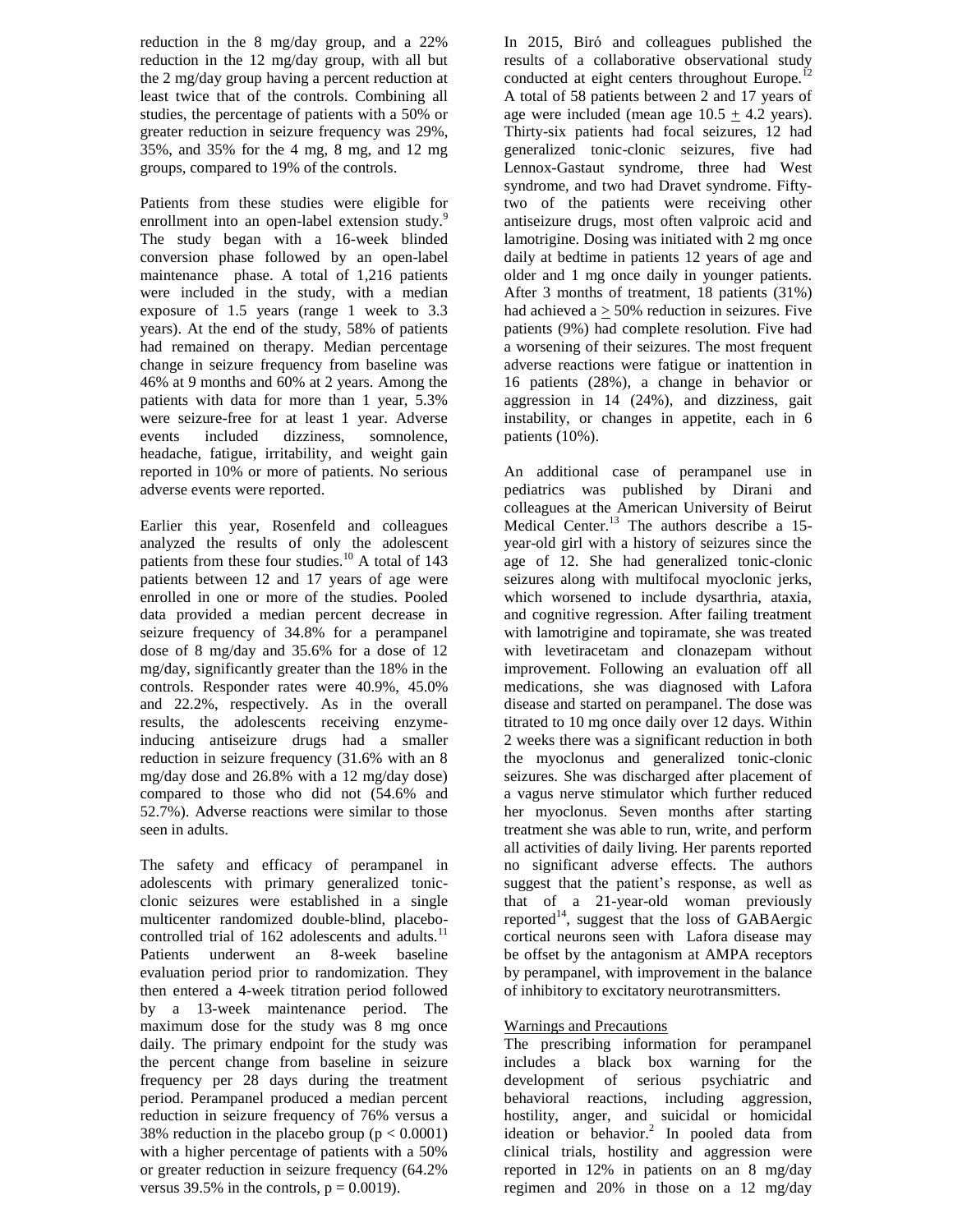regimen, compared to 6% of placebo. $^{2,14}$  Rates were not increased in patients receiving doses less than 8 mg/day. Homicidal ideation or threat was exhibited in 0.1%. Close monitoring is needed for changes in mood, behavior, or personality during initiation or with dose adjustment. Symptoms typically occur within the first 6 weeks of therapy, but may occur later. Patients with pre-existing psychiatric disorders may be at greater risk for these adverse effects. Perampanel should be discontinued or the dose reduced if symptoms occur.

Perampanel is classified as a schedule III (CIII) controlled drug.<sup>2,3</sup> In studies of the abuse potential of perampanel, doses of 8 mg (within the normal dosing range), 24 mg, and 36 mg (double and triple the recommended maximum daily dose) were compared to alprazolam at 1.5 mg and 3 mg doses and a 100 mg oral dose of ketamine. Responses in the 24 mg and 36 mg groups for euphoria and a feeling of being "high" were similar to those of the subjects given 3 mg alprazolam or 100 mg ketamine. Study subjects also rated perampanel 24 mg and 36 mg doses higher than the other agents for "bad drug effects" and sedation.

# Adverse Effects

The incidence of adverse effects in adolescents is similar to that seen in adults.<sup>2,6-9,15</sup> In the analysis of adolescent patient data from the premarketing clinical trials, the most frequently reported adverse effects in adolescents included dizziness (20.4%), somnolence (15.3%), aggression (8.2%), decreased appetite (6.1%), and rhinitis (5.1%). In adolescent patients enrolled in the extension study, aggression was more common in males. Of the 22 patients with aggression, 21 were taking more than 8 mg/day; 73% of the reports involved a single episode. There was no clear relationship between the development of aggressive behavior and length of treatment or patient age. The most frequent reasons for discontinuation were dizziness (13.2%), somnolence (11.6%), and aggression (6.6%).

Post-marketing data for perampanel includes a case of drug reaction with eosinophilia and systemic symptoms (DRESS).<sup>16</sup> Shimabukuro and colleagues described a 13-year-old girl who developed rash and fever 5 weeks after starting perampanel for refractory seizures. She had been receiving a maintenance dose of 4 mg once daily at bedtime. Her reaction progressed to erythroderma and superficial exfoliation, with acute renal failure, increased serum transaminases, and an elevated C-reactive protein. A skin biopsy revealed lymphocytic and eosinophilic infiltrates, suggesting a diagnosis of DRESS. Her antiseizure drugs were stopped and she was treated with methylprednisolone and intravenous immunoglobulin with significant improvement. She was discharged after 3 weeks with full resolution of her symptoms.

# Drug Interactions

The concomitant use of drugs which induce CYP enzymes, including carbamazepine, phenytoin, and oxcarbazepine, may decrease perampanel plasma levels by 50% to  $67\%$ <sup>2,3</sup> In a study evaluating the effect of carbamazepine use in patients given perampanel, the half-life of perampanel was shortened to 25 hours, with reduction in the area under the concentrationtime curve (AUC) of 64%. Oxcarbazepine produced a 48% reduction in AUC, while phenytoin produced a 43% reduction. The effect of eslicarbazepine on perampanel clearance has not been studied, but would be expected to be similar. Topiramate produced a smaller effect, with a reduction in AUC of 19%.

In patients currently taking an enzyme-inducing antiseizure drug, the initial dose of perampanel should be increased (see Dosing Recommendations). $2,3$  Strong CYP3A4 inducers such as rifampin or St. John's wort greatly increase the clearance of perampanel and may significantly reduce plasma concentrations. Conversely, use with strong CYP3A4 inhibitors may increase the risk of toxicity. Administration of ketoconazole, with perampanel for 8 days prolonged the half-life perampanel by 15% and increased AUC by 20%.

Perampanel has a weak inhibitory effect on CYP2C8, CYP3A4, UGT1A9, and UGT2B7. At doses of 12 mg/day, perampanel did not alter the clearance of clonazepam, levetiracetam, phenobarbital, phenytoin, topiramate, or zonisamide. Perampanel produced a small but measureable  $(< 10\%)$  decrease in the clearance of carbamazepine, clobazam, lamotrigine, and valproic acid. Coadministration of perampanel with oxcarbazepine resulted in a 26% decrease in oxcarbazepine clearance and an increase in oxcarbazepine serum concentrations. Perampanel has also been found to increase the clearance of midazolam, decreasing its AUC by 13%.<sup>2</sup>

Use of perampanel at a 12 mg daily dose may reduce serum concentrations of levonorgestrel by 40%.<sup>2</sup> It is recommended that patients requiring an oral or implantable contraceptive be changed to an alternative hormonal preparation or use an additional non-hormonal form of contraception. Administration of perampanel with other central nervous system (CNS) depressants may increase their effects. $^{2}$  The use of alcohol, benzodiazepines, opioids, barbiturates, or sedating antihistamines should be avoided until the degree of CNS depression produced by perampanel is known.

# Availability

Perampanel (Fycompa®) is available in 2 mg, 4 mg, 6 mg, 8 mg, 10 mg, and 12 mg tablets. $\degree$  The average retail price of the drug ranges from \$10- 15 per tablet. The manufacturer provides both a patient assistance program and a savings